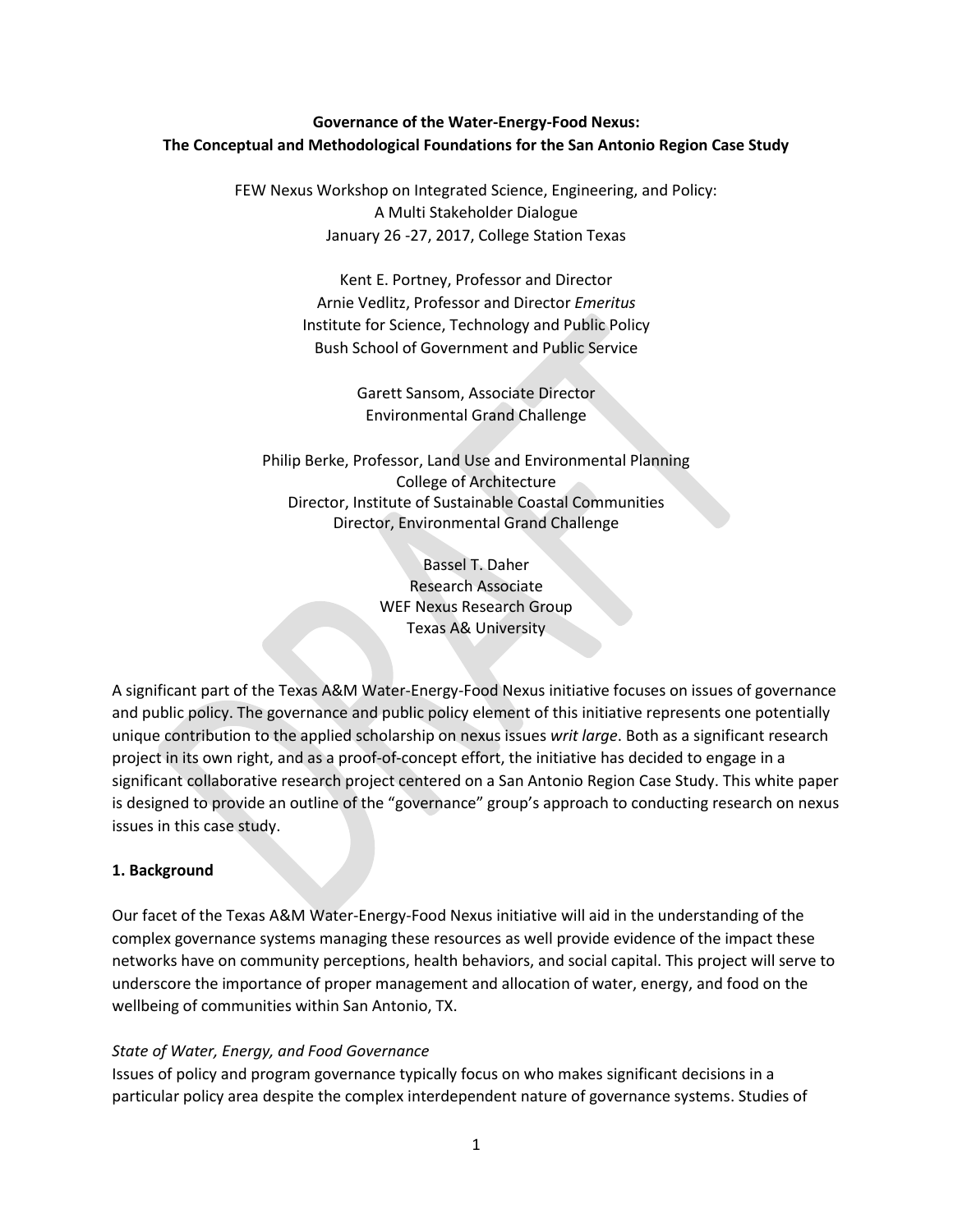governance usually seek to understand the institutional, legal, administrative, and personal dimensions of the decision-making environment. In this case study of nexus issues, the initial challenge is to properly characterize this environment as applied to multiple policy areas. Common understandings of public policies suggest that water, energy, and food are governed separately and differently from each other. Scientific and technical research on nexus issues argues that these three areas are interconnected, or at least should be understood that way. Despite the broad scientific literature on this topic, no parallel research has examined the possible management or policymaking connections. Indeed, existing research implies that governance in the nexus is not connected; rather the three areas are governed separately, stove-piped, or siloed. This implies that policymakers in one area are different people than those in other areas, not aware of the policymakers in the other areas, and policymaking institutions in one area do not communicate, share information, or otherwise collaborate when making decisions. Yet to date, no research exists to examine the extent to which these three areas are at all connected to each other, or even whether policymaking in one area is connected to policymaking in either of the others. The governance group's research is designed to fill this gap.

### *Significance on Public Health*

Human and economic development are complex qualitative and quantitative processes that lead to potentially rapid social change with far reaching consequences for society. Understanding the potential impacts of these changes on governance within the water, energy, and food nexus is essential to ensuring a sustainable future for individuals, communities, and the environment. Using the San Antonio, TX, region as a case study to better understand the implications of these competing viewpoints as they relate to urban agriculture, water management, energy use, and individual choices on health and the environment. We expect the character of nexus governance (the extent to which water, energy, and food are governed in coordinated or siloed fashion) will affect a variety of community health outcomes. The governance and public health aspects of the case study will be conducted in partnership with community organizations and residents in selected neighborhoods across San Antonio. The goals of the case study are to better understand the role that governance networks play on water usage, energy expenditure, and food development and consumption, as well as individual and community health outcomes and choices. The case study takes advantage of the potential of conducting a natural experiment. Starting January  $1<sup>st</sup>$ , 2016, the San Antonio Council made all urban agriculture and farming pursuits legal within the city border, thus making it an excellent location to study the impacts of this policy change on the governance of these resources, as well as on specific community health outcomes and individual choices.

## **2. Characterizing Governance and Governance Systems**

Significant research has focused on understanding governance systems in the US with a particular effort to outline how significant public and management decisions are made and why. Governance systems are typically described as "complex," involving many people, organizations and institutions, and geographic areas. The governance, management, and policymaking systems associated with water, energy, and food are individually highly complex. They appear even more complex when the intersection of these systems – the intersection of water governance, energy governance, and food and agricultural governance -- is contemplated. Indeed, there is no existing published research explicitly investigating this nexus governance.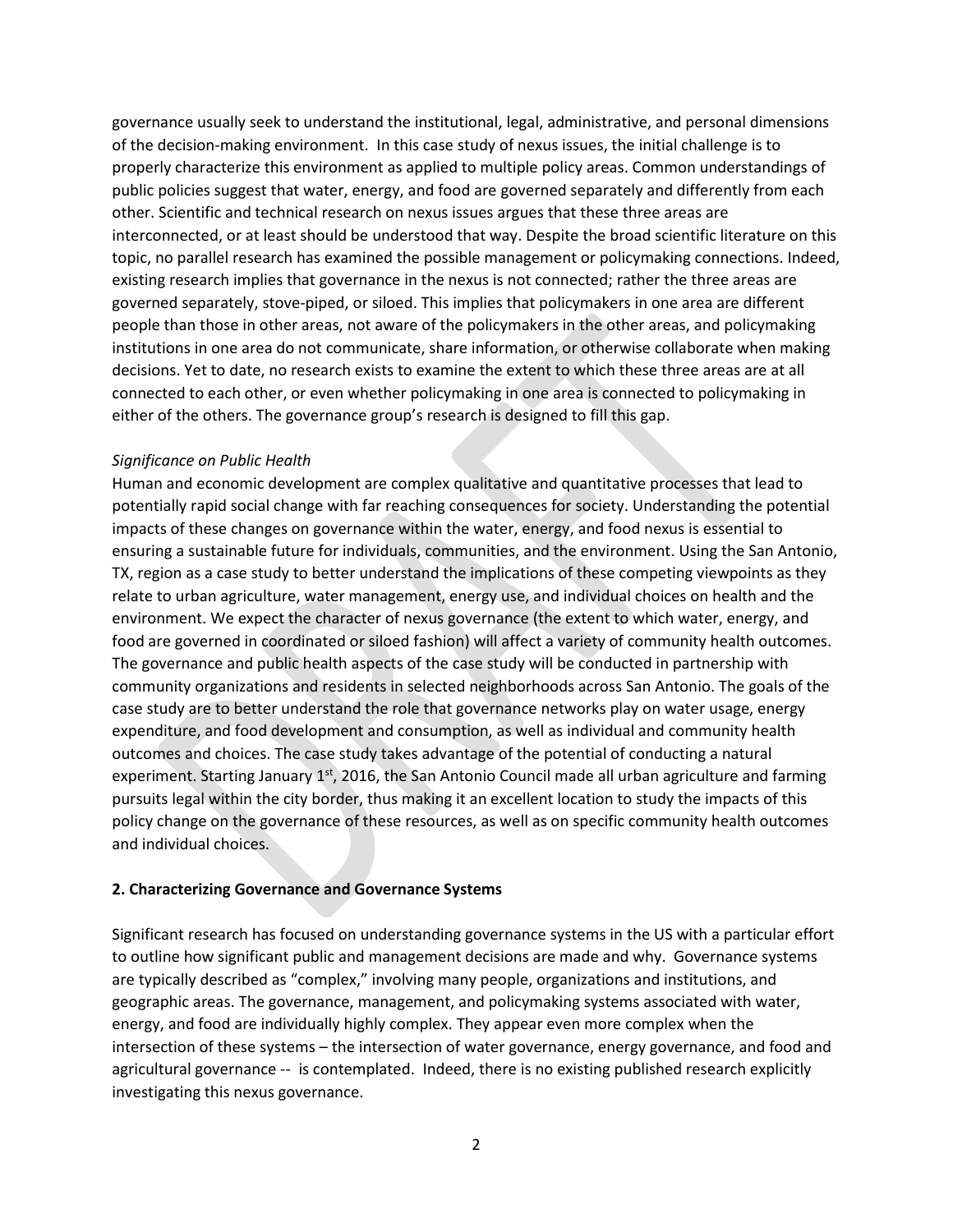The first order of business is to begin describing these systems as they are practiced in specific places. In this case, the specific place is the San Antonio region. The description of these systems conjures reference to a number of more general conceptions of governance, including those that are "polycentric," "multi-level," and "fragmented." Moreover, many such conceptions rely on some form of "social network analysis," (described more fully below) where network analysis represents both a framework and a methodology for empirical analysis. This is especially appropriate in the San Antonio region. Below is an outline of some of the water, energy, and food governance organizations in the San Antonio area. Because the case study project has not delimited an exact geographic area to be covered, this may include some specific agencies, organizations or types of organizations that, in the end, would be considered not relevant.

The governance of water, energy, and food in the San Antonio area is partly delimited geographically by the location of resources. San Antonio relies on reasonably well defined areas where water resources are located, especially groundwater resources and surface waters associated with river systems. It also relies on areas where energy resources are located, especially the Eagle Ford Shale, where significant natural gas and oil drilling and extraction activities are concentrated, as well as locations of electric generating facilities. When biofuels are included, it also includes agricultural areas that grow the crops used to produce ethanol. The food and agriculture element of the nexus, as applied to San Antonio, has a geographic area that is much more difficult to identify. Certainly, the region relies on food grown a great distance from the area and while these conditions are outside the scope of this project, local urban farming will be explored. Other areas of food governance relevant to the nexus will be pursued in order to better understand its relationship to, and impact on, individual choices. The institutions and organizations involved in the San Antonio region's nexus governance deserve elaboration.

It should also be noted that while this white paper focuses on the organizations and institutions of governance, the fact is that these organizations are populated by people. Each organization or institution identified here employs and engages many individuals, and no preliminary effort has been made to identify all of the individuals who are involved in making decisions relevant to the nexus. Suffice it to say that there may well be many hundreds of such people, and this project will eventually turn its attention to eliciting information about nexus governance from these people.

## *The "Structure" of Water Governance in San Antonio*

The first effort here is to begin describing water governance. Governance of water resources in the San Antonio region is probably about as complex as that found anywhere. There are many different water agencies, organizations, and processes involved in making significant decisions about water. The list below includes local water institutions, regional institutions, and state agencies that have a role in water decision-making affecting the San Antonio area.

Each of these organizations has its own mission, legal authorities, and responsibilities. Many operate as independent or quasi-independent organizations. Some are government (public sector) agencies, and others are incorporated as nonprofit organizations with their own internal governance structures. Some of these are purely professional administrative organizations with their own employees. Some are membership or volunteer organizations. Some engage in various methods of engaging stakeholders or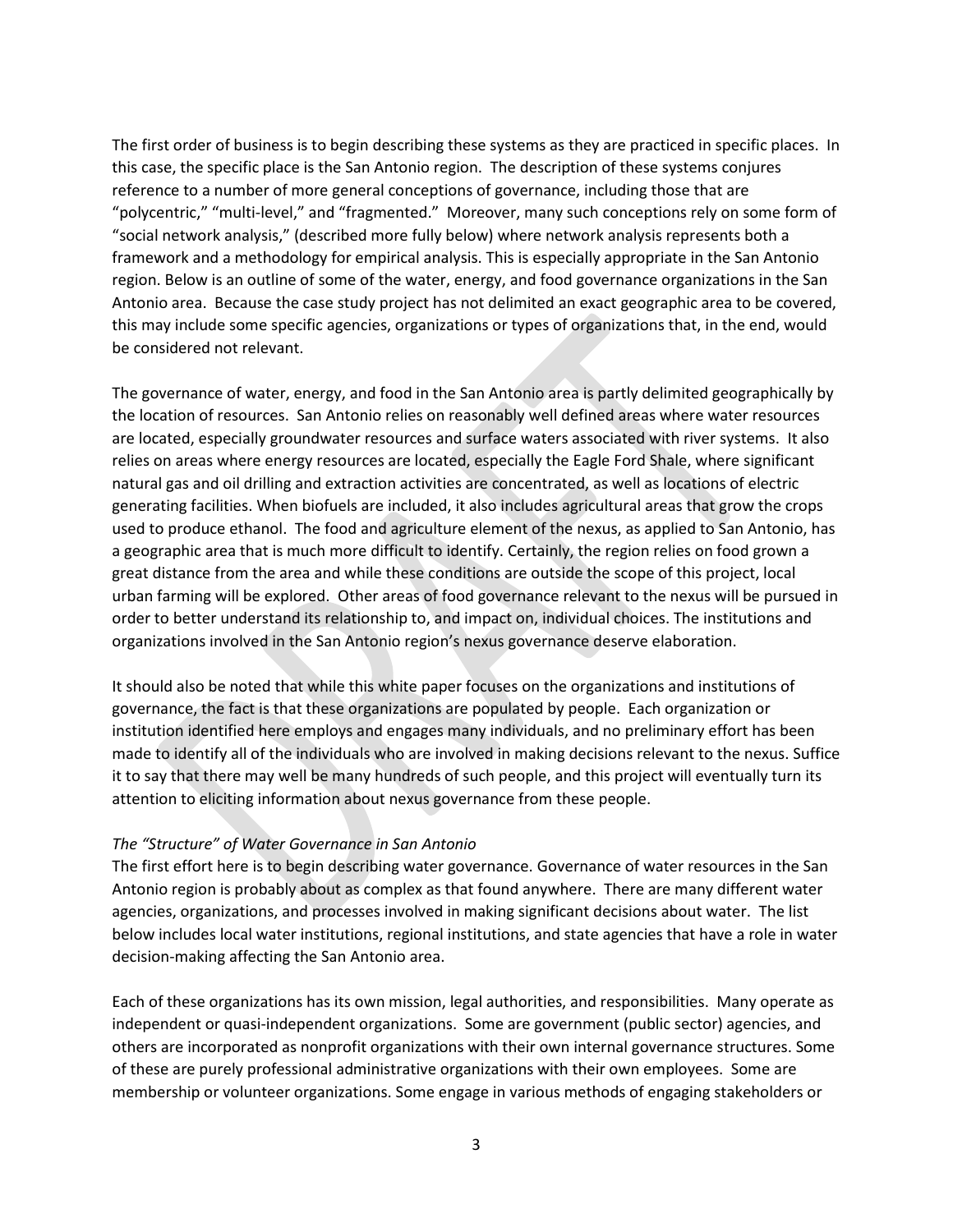even the general public, while others have no such methods. Some have extensive finance authority, able to engage in capital finance of projects, to impose taxes or user fees, and others have little or no finance authority. What they all have in common is that they are involved in one way or another in **Water Governance Organizations in the San Antonio Area**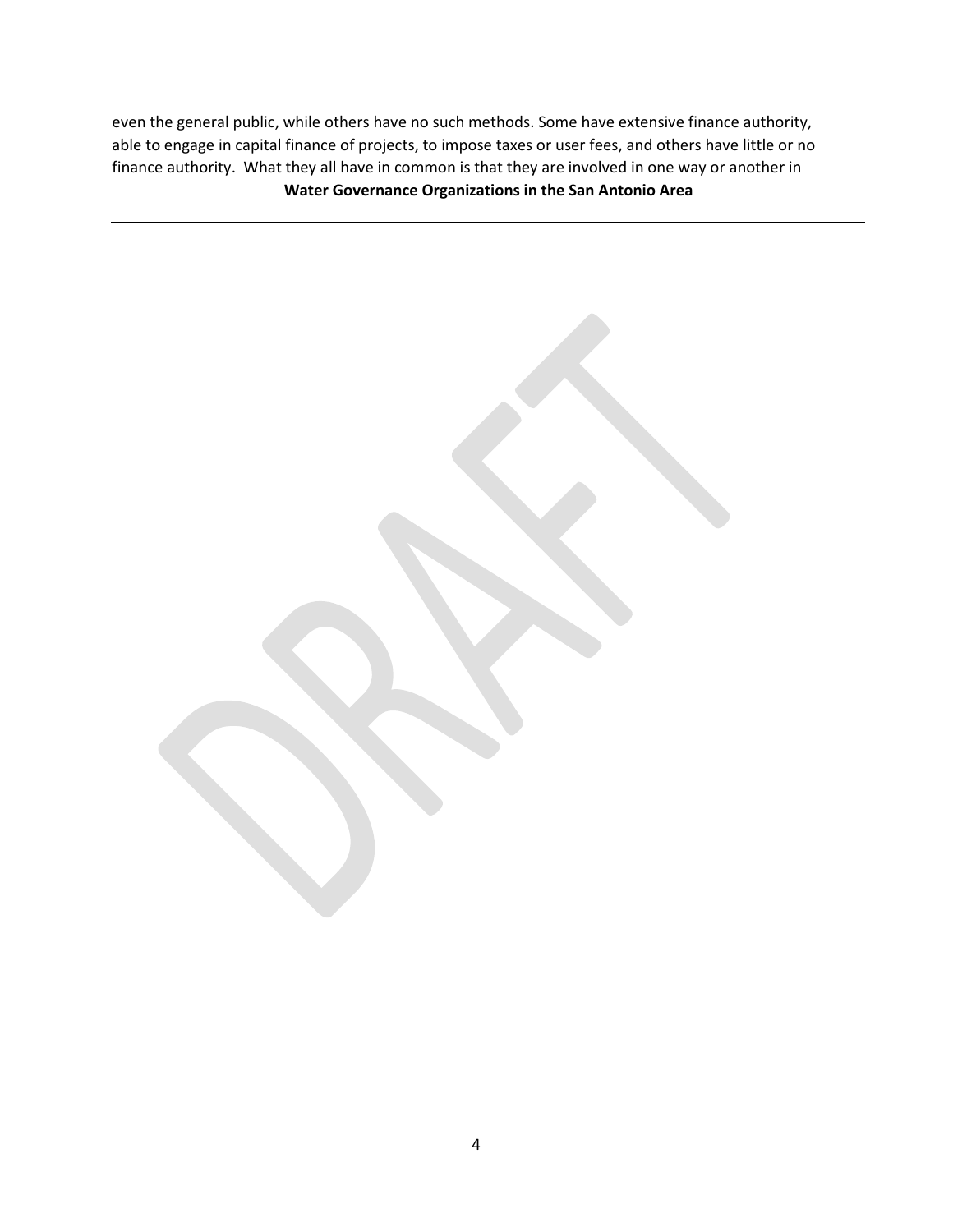### **Groundwater governance**

Groundwater conservations districts (GCDs)

- Bandera County River Authority and GCD
- Barton Springs/Edwards Aquifer and GCD
- Blanco-Pedernales GCD
- Comal Trinity GCD
- Cow Creek GCD
- Evergreen GCD
- Gonzales County Underground Water
- Hays Trinity GCD
- Headwaters GCD
- Kinney County GCD
- McMullen GCD
- Medina County GCD
- Pecan Valley GCD
- Plum Creek GCD
- Post Oak Savannah GCD
- Trinity-Glen Rose GCD
- Uvalde County Underground Water

## Groundwater Management Areas

- Texas Groundwater Management Area #9 TWDB
- Texas Groundwater Management Area #10 TWDB
- **•** Hill Country Priority
- **•** Trinity Aquifer Priority

Aquifer Authority

Edwards Aquifer Authority

Texas Irrigation Districts

Texas Groundwater Protection Committee

Groundwater-related Nonprofit Organizations

- Edwards Aquifer Association
- Texas Association Watershed Sponsors (TAWS)
- Texas Alliance of Groundwater Districts

### **Surface water governance**

### River authorities

- Bandera County
- **•** Brazos River Authority
- Central Colorado River Authority
- Guadalupe-Blanco River Authority
- Lavaca-Navidad River Authority
- Lower Colorado River Authority
- Nueces River Authority
- **•** Trinity River Authority
- San Antonio River Authority
- Upper Colorado River Authority
- Upper Guadalupe River Authority

## **Ground and surface water governance**

Texas Commission on Environmental Quality Texas Water Development Board Regional Planning Areas

- Region K (Lower Colorado)
- Region L (South Central)

Texas State Soil and Water Conservation Board Texas State Public Utility Commission Texas General Land Office County and municipal elected officials

## **Water service providers**

San Antonio Water System (SAWS) Live Oak municipal utility Canyon Regional Water Authority Other municipal providers

#### **Wastewater service providers**

San Antonio Water System (SAWS) Live Oak municipal utility Other municipal providers

## **Storm Water Control Districts (TCEQ)**

**Freshwater Supply District (TCEQ) Drainage District (TCEQ) Subsidence Districts** 

Fort Bend Subsidence District Harris-Galveston Subsidence District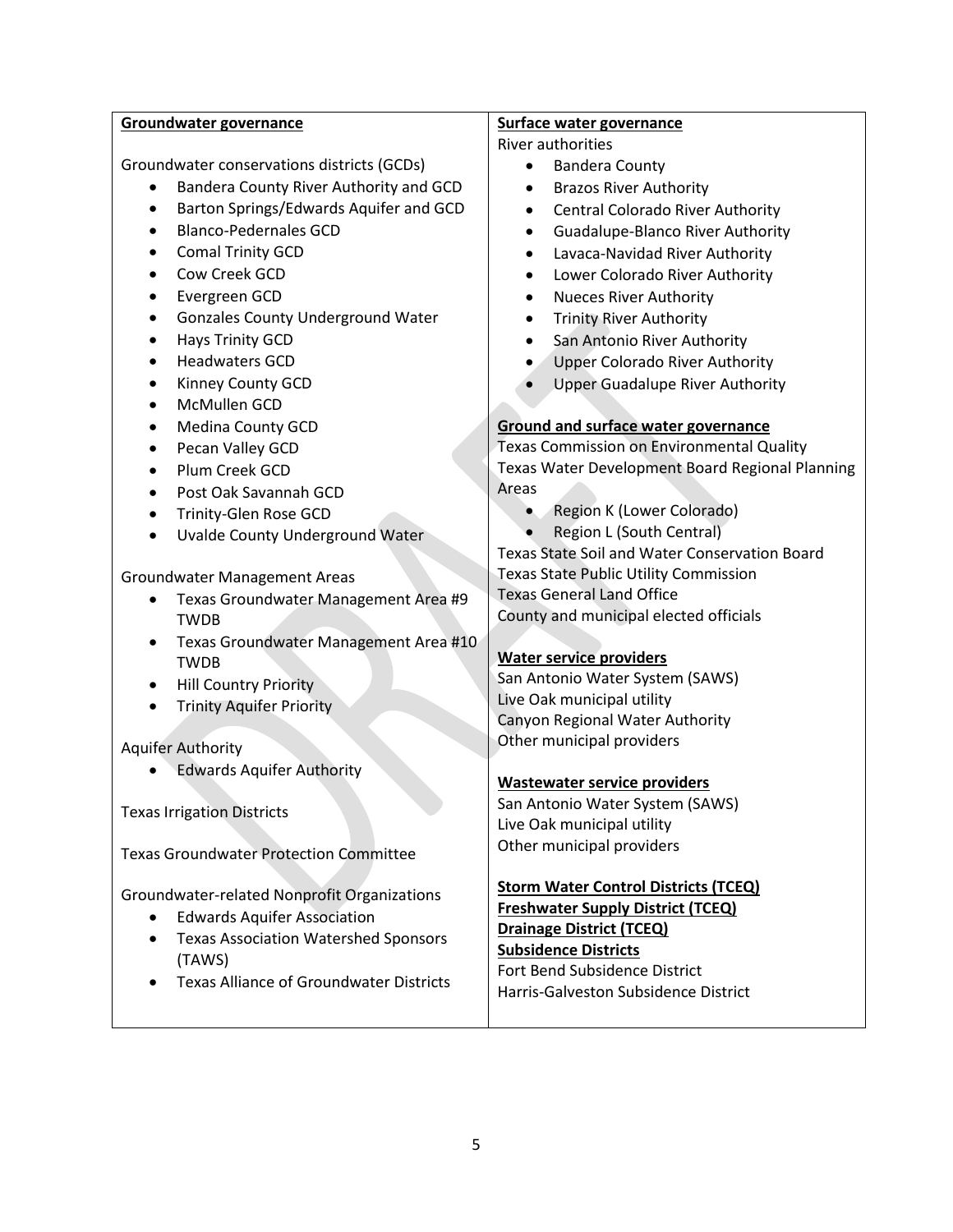making decisions that affect water resources in the San Antonio region. The existence of these organizations, with their specific often overlapping geographic-based responsibilities, raises issues of coordination. Do these organizations utilize mechanisms to cooperate, coordinate, and communicate with other organizations having responsibilities in the same geographic area? More broadly, how do these organizations govern water collectively? This is one research area that this case study seeks to investigate. Which kinds of organizations have larger budgets, revenue streams, and other financial capacities? Perhaps even more important, this project seeks to understand the impact of variations in finance capacity on the decisions made in each nexus area. Particularly with respect to water, are governance institutions and organizations with limited financial capacities likely to make different kinds of decisions than those with greater capacities? Ate the less likely to engage in cooperative networks than those with greater resources? Or does limited resource availability incentivize engagement in cooperative water, energy, or food management?

# *The Structure of Energy Governance in San Antonio*

The governance of energy in Texas, in many respects, bears little or no resemblance to water governance. In the context of the water-energy-food nexus, energy governance would typically address issues of who makes decisions about electricity generation, extraction of energy resources (oil and natural gas), the production and use of biofuels, and reliance on renewable resources such as wind and solar. Decisions of this kind are rarely made in small geographic areas, instead made by Texas state agencies or commissions operating under state legislative authority. Decisions about where to site an oil well, whether to permit hydraulic fracturing operations, where electric power plants will be built, and many others are made at the state level. However, the retail delivery of energy resources to end users and consumers is often the responsibility of local, county, or regional officials. In other circumstances, such delivery is performed within the private sector, with designated corporations selling electricity to consumers in designated geographic areas.

## **Energy Governance Organizations in the San Antonio Area**

| <b>Nonprofit Organizations</b>                                  |
|-----------------------------------------------------------------|
| CPS Energy (City Public Service -- city owned public utility)   |
| Blue Wing Solar (collaboration with Duke Energy and CPS Energy) |
|                                                                 |
| <b>Private Sector Organizations</b>                             |
| Duke Energy                                                     |
| Marathon Oil                                                    |
| Pioneer Natural Resources/Reliance Joint Venture                |
| <b>EOG Resources</b>                                            |
|                                                                 |
| <b>Government Organizations</b>                                 |
| San Antonio Office of Sustainability                            |
| Texas Railroad Commission                                       |
| Texas Comptroller, Office of Energy Conservation                |
| <b>Texas Public Utility Commission</b>                          |
| <b>Texas General Land Office</b>                                |
|                                                                 |
|                                                                 |

## *The Structure of Food Governance in San Antonio*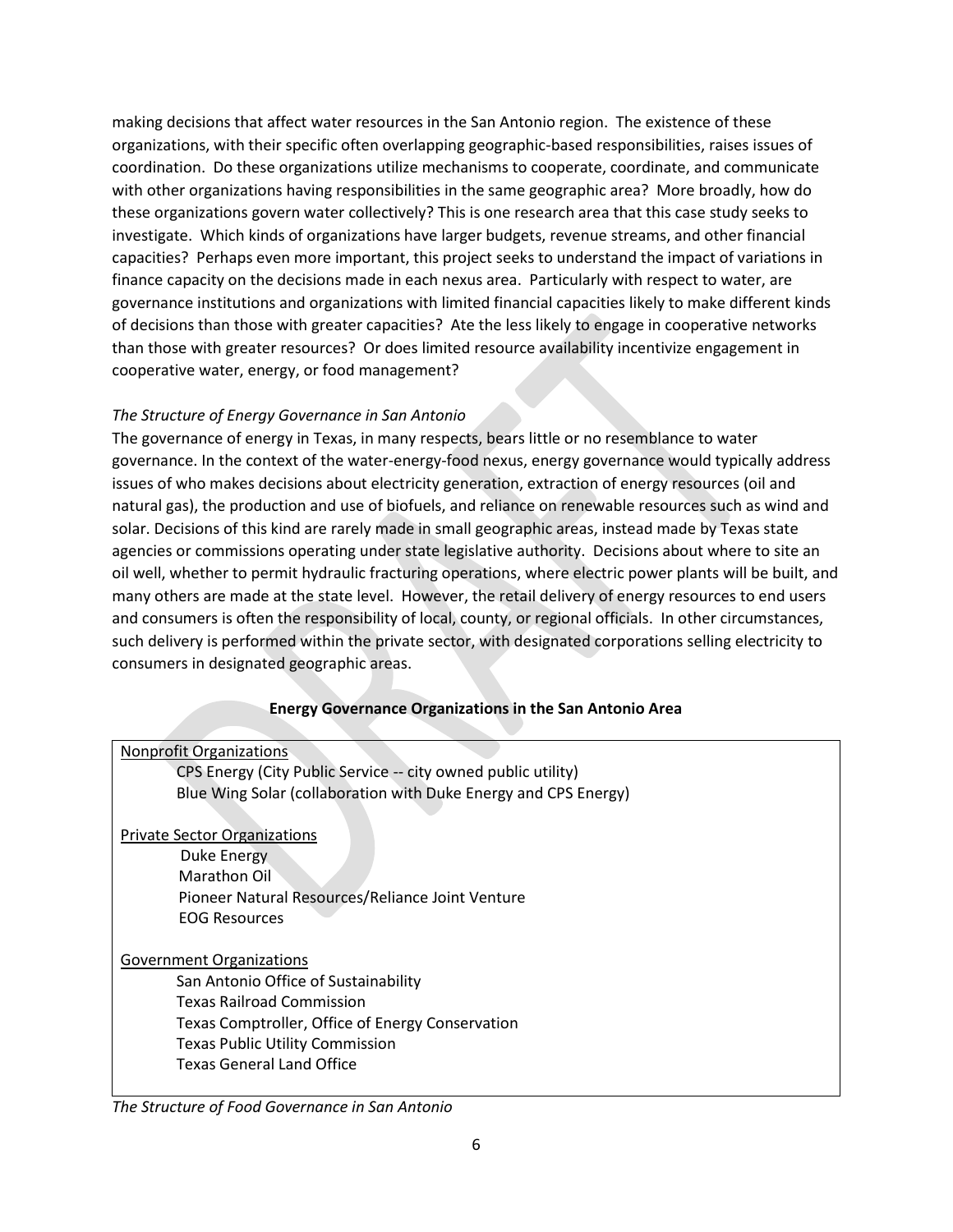Governance of food is the least well understood aspect of the nexus governance. Primarily because of the connection between food and water through issues of agricultural production and food processing, and between food and energy through issues of harvesting of agricultural products and transportation, it is important to describe how food is governed. Food and agriculture are typically thought of as private sector issues, with only limited public sector involvement. From a private sector perspective, food governance is largely about the character and management of supply chains. Water and energy enter into supply chain considerations at various stages, and nexus analysis seeks to understand these stages. Moreover, there is probably an expectation or assumption that linkages among the nexus areas connections between food and water or between food and energy -- would be captured through market processes. With this said, there are many aspects of food governance that need to be addressed. For example, urban areas often lack access to food options for residents, in the worst case characterized as

### **Food Governance Organizations in the San Antonio Area**

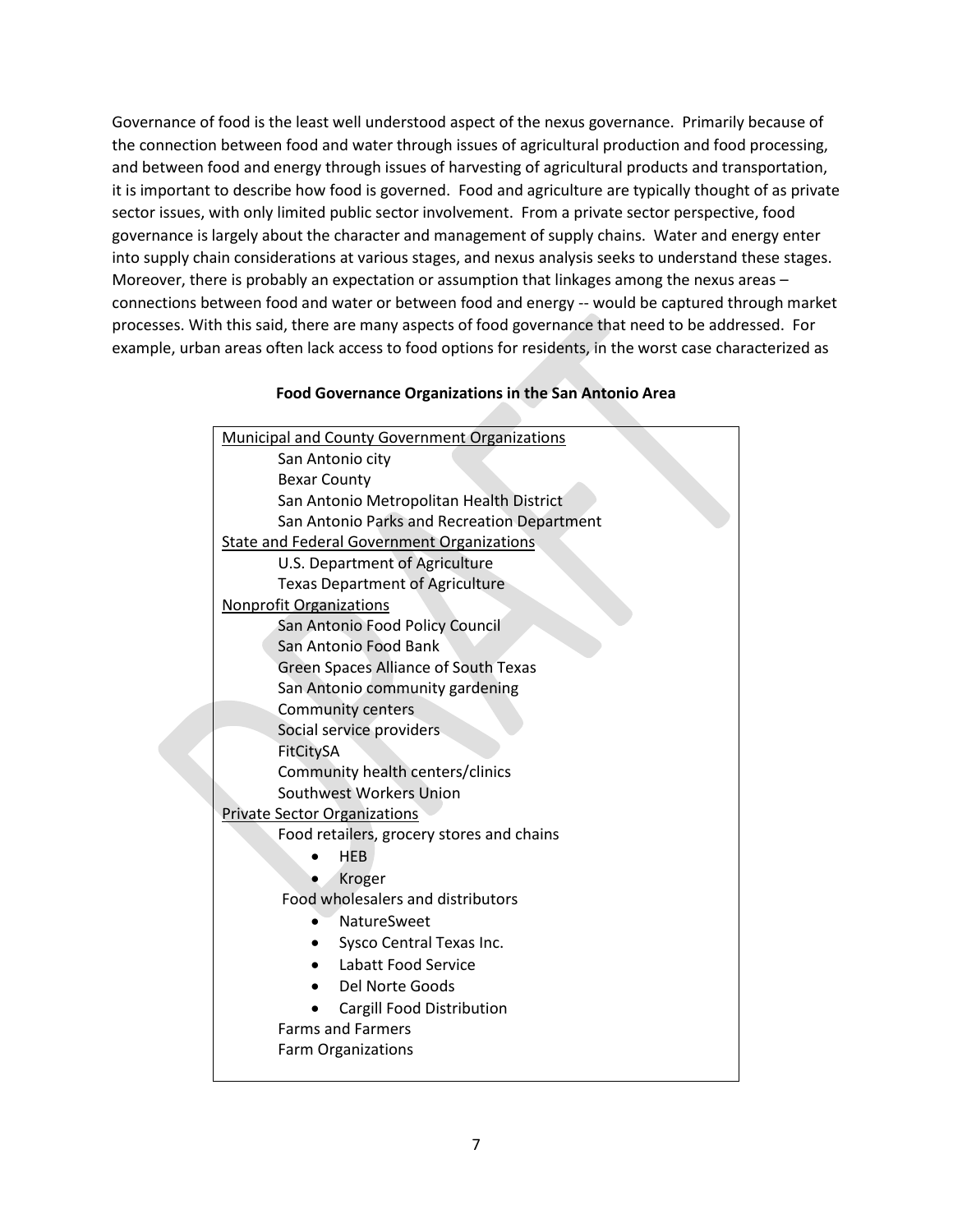"food deserts." The existence of such areas in cities carries numerous implications, including deprivation of adequate nutrition and associated public health risks, higher costs, and the need to expend more energy to travel greater distances to shop. When local governments engage in efforts to mitigate food deserts, they are engaging in food governance. Additionally, numerous cities have developed formal food governance systems in the form of food policy councils. These councils are explicitly designed to coordinate access to food, especially through promoting farmers' markets, community gardens, and sustainable agriculture. San Antonio has a particular mix of institutions and organizations active in various aspects of food governance. Perhaps more relevant to the geographic are of food governance is the concept of a "foodshed," designed to be analogous to a watershed. A foodshed is a geographic area in which food is produced for a designated population of people. Another conception of foodshed is that it is the geographic area between where food is produced and where it is consumed. There is, to date, no generally agreed upon geographic area considered to be the foodshed for San Antonio, but this project will seek to take advantage of existing research to help delineate the area of relevance for food governance. Because agriculture, in general, is a significant user of water resources, food governance would include issues directly related to agriculture, including the role (if any) of agricultural producers (farms), and farm related organizations (include agricultural extension services).

## **3. Analysis of Nexus Governance in San Antonio**

Given the character of governance in each of the nexus areas, the challenge for nexus governance analysis is to articulate the central research questions, and to define an initial methodology for addressing these questions. Many of these questions are implied in the discussion above.

To begin a meaningful cross analysis of nexus governance research is to adequately and accurately characterize the governance systems. This means that an effort needs to be made to understand what each institution has authority and responsibility for accomplishing, and what they actual do. What processes do they use, and who are the people, parties, and stakeholders who are involved in making decisions? Which organizations engage in monitoring and data collection? Which are engaged in formal planning efforts? Which deliver services or make explicit decisions impacting water, energy, and food? Which rely on stakeholder engagement processes? Which have developed public participation initiatives?

Characterizing the governance systems requires identifying specific organizational features, each of which represents an important independent variable (potentially explaining organizational networks and performance). And each of these features taps into its own body of organizational or management theory. An example of this is found in the nature of financial authorities of each organization.

As noted above, there are many different kinds of organizations involved in water governance. Many of these organizations would be considered examples of "special districts" – organizations created by law with designated responsibility for making decisions about some specific aspect of water. Groundwater conservation districts (GCDs) in Texas represent one such type of special district. However, unlike traditional special districts, GCDs almost all have their respective origins in the nonprofit sector, becoming legally recognized entities with specific governmental authorities after being incorporated and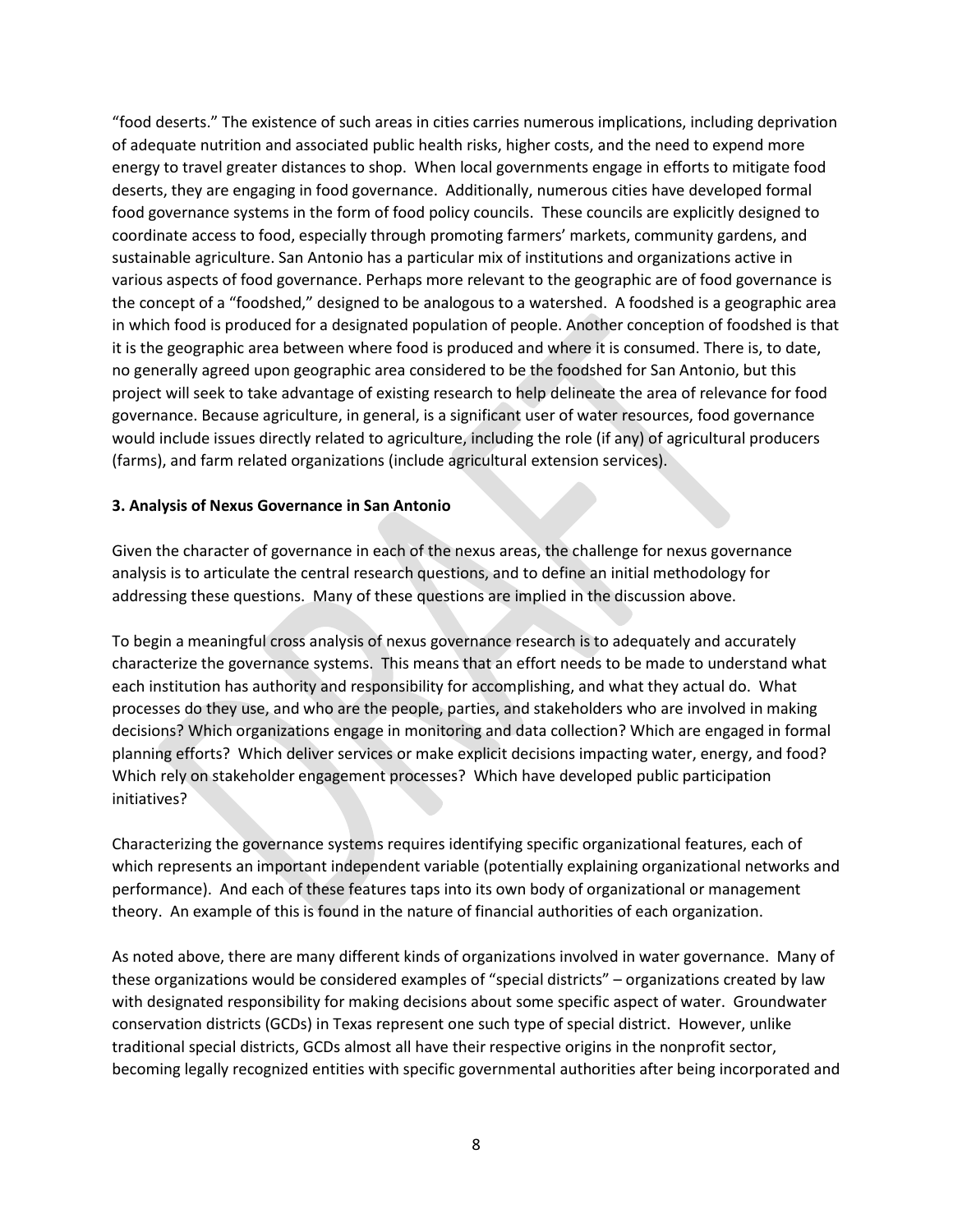ratified by the Texas state legislature. Other special districts include river authorities, the Edwards Aquifer authority, and the San Antonio Water System (SAWS).

The existing literature on special districts suggests that efficacy is at least partly a function of capacities and resources. This requires that this project should do a comprehensive job of understanding variations in capacities and resources. Specifically, we will determine for each special district organization what kinds of capacities and resources are available to it. What is the source of the revenues each has available? Does it have authority to raise its own revenues? Does it have the authority to engage in debt financing for capital projects? The efficacy of these special district organizations may well be linked to these characteristics. Moreover, this literature also suggests that decisions to create and rely on special districts may be motivated by the argument that they provide mechanisms to consolidate expertise, but there are other motives as well. Some suggest that special districts are designed to shield decisions and decision makers from political accountability based on the argument that political accountability produces decisions that are not "good" from the long-term interest of water resources. Others suggest that when special district organizations engage in extensive public outreach and engagement of stakeholders and residents, this ensures some level of accountability. In any case, this project will include a comprehensive effort to understand the full range of characteristics of all of the governance organizations across all three nexus areas.

Many of the central research questions embedded in nexus governance relate to the nature of connections between the institutions within each nexus area, and the connections between institutions across the three areas. Presumably if the purpose of framing issues in nexus terms is to promote greater resource efficiency, then a mechanism through which this efficiency is to be achieved is through some form of coordination within and between nexus areas. If water efficiency is a worthwhile goal, then those who make decisions about energy and food must become aware of the connections. If energy efficiency is a goal, then those who make decisions about water and food must understand the implications of their decisions.

A well accepted approach to understanding organizational and process connections is rooted in "social network analysis." Network analysis allows researchers to document and map the nature of various kinds of interactions or interconnections between organizations. We propose engaging in an extensive effort to study the governance networks involving water, energy, and food in the San Antonio region. Network analysis will provide metrics and visual representations of the extent to which organizations interact with each other. This proposed project will focus on numerous dimension of these interactions, including interpersonal interactions (talking, emailing, attending meetings); sharing of resources (finances, personnel and human resources, facilities); sharing technical knowledge (water, energy, food, agriculture information); sharing responsibilities (data collection and monitoring, planning, collaborative decision making); overlapping memberships and participation in forums; and others.

Conducting network analysis requires collection of original data from each participant in each relevant organization. This will be done by formulating a core questionnaire for each area of the nexus asking people involved in each organization questions about their interactions with people in other organizations. Each core questionnaire will be modified and tailored to accommodate the nature of each type of organization. Efforts are made to administer the exact same question to each respondent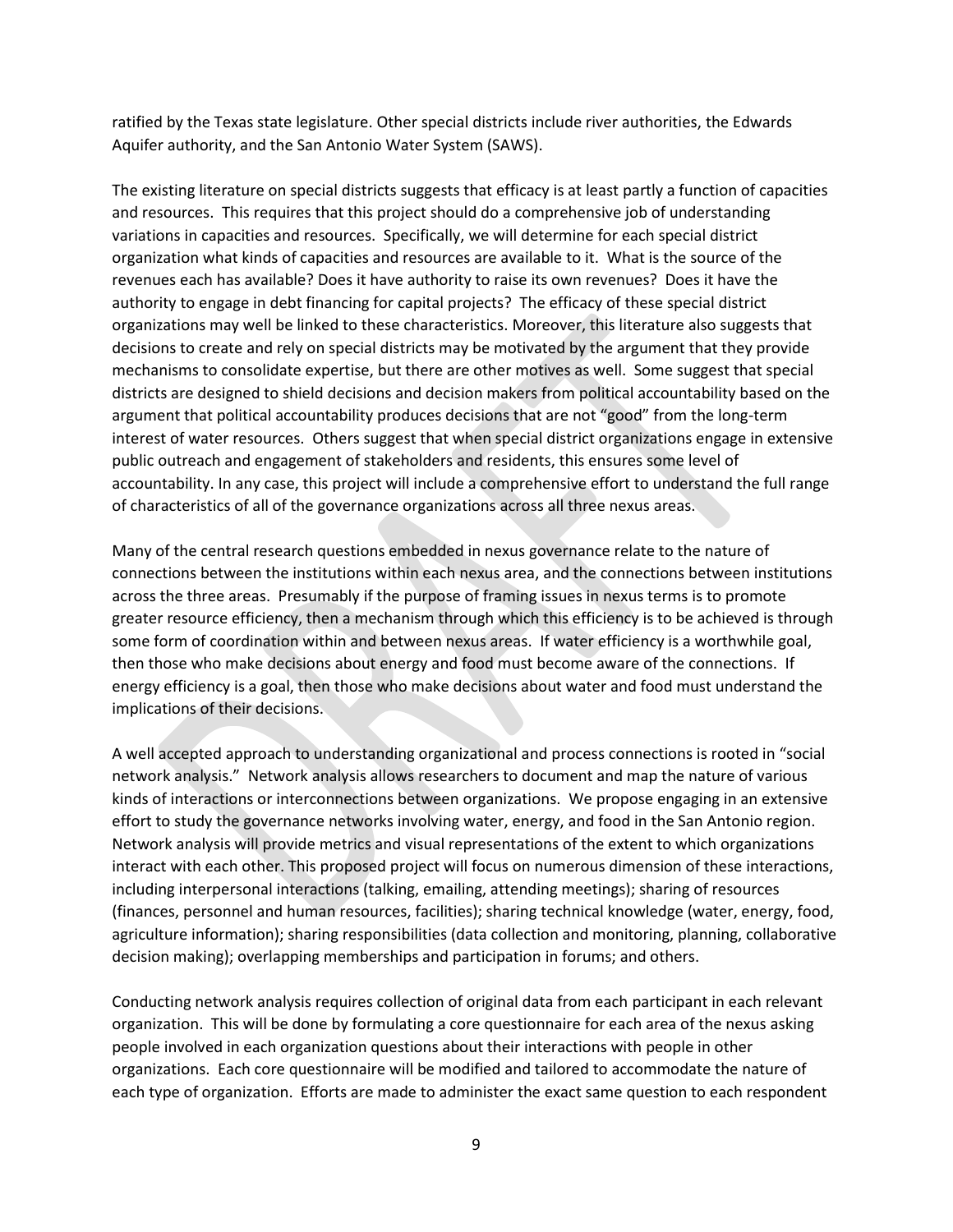whenever possible, and questions would only be modified when required by the particular type of organization or respondent. After initial questionnaire formulations, the instruments will be pre-tested and validity before being administered to all respondents. The questionnaires will also be used to acquire information about the organizations, and the full range of the organizations' authorities, responsibilities, and activities. It will also be used to capture information about other people who should be included in the survey through a "snowball" method.

Potential respondents will be identified for each prospective organization. A comprehensive list of people in each organization will be compiled and invited to answer the questionnaire. Given the number of groups and organizations involved in water, energy, and food governance in the San Antonio region, we expect to solicit information from well over 1,000 respondents. Respondents will include agency heads and administrators, organizational leaders, CEOs, board members, officers, and staff members, volunteers, and forum participants and stakeholders, Questionnaire administration will rely on multimodal techniques, including mail and internet based formats. Respondents will be provided a choice of which mode they wish to use. Every effort will be made to maximize response rates by using techniques found to be effective according to the best available research. All respondents will be guaranteed anonymity and confidentiality as required by the Texas A&M IRB approval process.

Data resulting from the completed surveys will be analyzed with UCINET and NetDraw software. These analyzes will provide metrics of the strength of ties among network nodes, and visual representations of these ties. We also expect to subject the data to analysis that will allow inferences about what factors or characteristics of network nodes and their participants might be said to influence the strength of network ties. To accomplish this, exponential random graph models, using either STATNET or PNet software, will be estimated.

## **4. Connecting Governance Networks to Water, Energy, and Food Decisions**

The larger endeavor in this project is to tie the character of governance networks to the efficacy of decisions about water, energy, and food. We expect that when governance is characterized by linked networks, "better" decisions, or at least different decisions, will result. Within water governance, we expect that the stronger the connections between and among organizations will yield decisions that are coordinated and less likely to work at cross purposes. Similar expectations apply to energy and food governance. Perhaps more important, we expect that the strength of the connections among the water, energy, and food governance networks will influence how effectively water decisions will take into consideration energy issues, and so on. When conducted in a single geographically defined area at a single point in time, San Antonio in the current time period in this case, the explicit connection to policy decisions will inevitably be somewhat speculative. This case study is expected to serve as a proof-ofconcept prototype for analyzing nexus governance issues in many locations, and variations in patterns across locations will eventually provide the foundation for understanding the connection between governance networks and outcomes more broadly.

Within the San Antonio region, there are a number of specific hypotheses that are derived from existing governance network analyses. These include an expectation that each of the nexus elements will be characterized as having a governance network, that each network will be fairly complex involving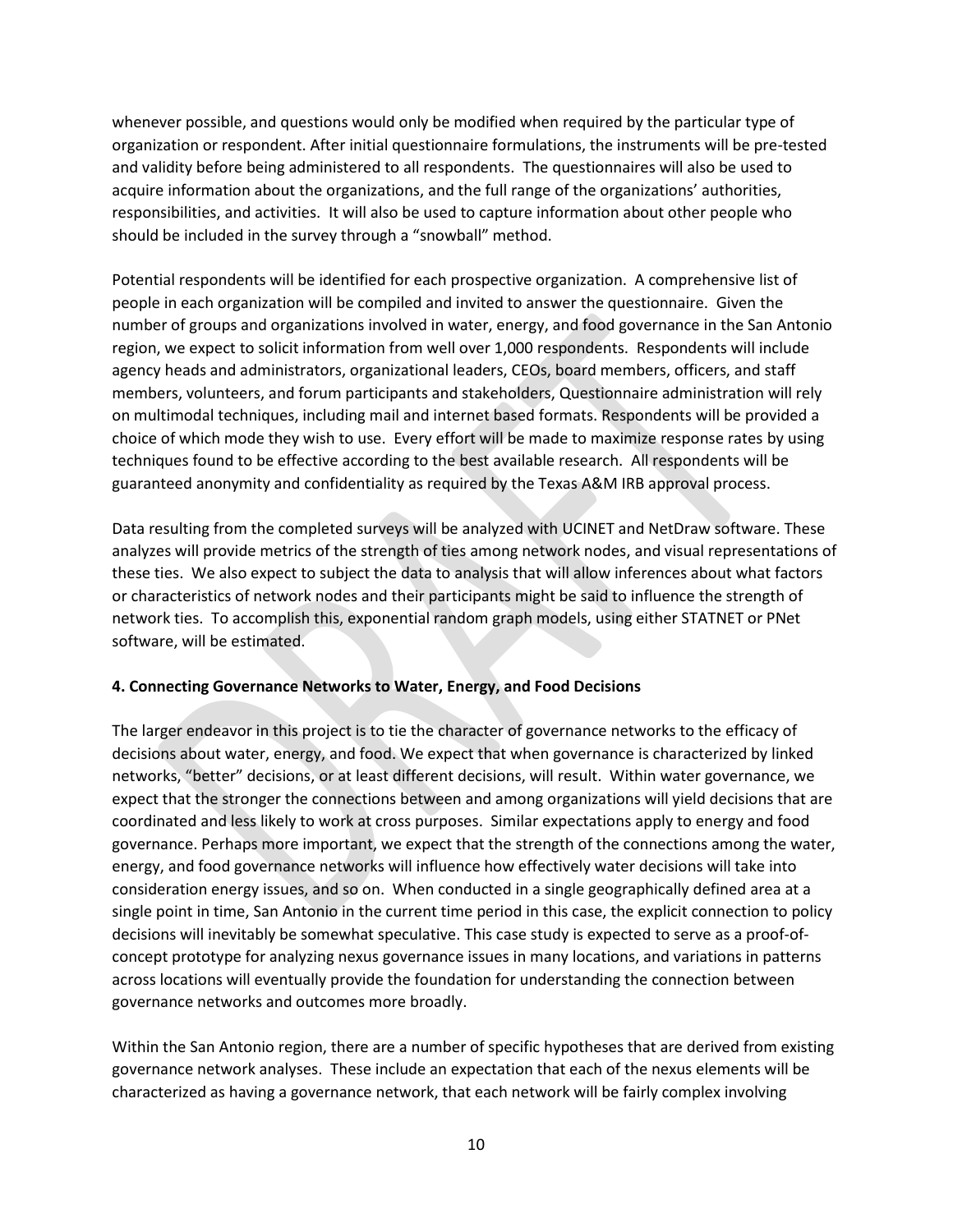numerous institutions, organizations, and individuals; that there will be very little connection between the governance networks, e.g. the water governance network will have very few connections with energy governance, and these networks will have very few connections with food governance; and that the more complex the governance network in any one of these areas (e.g. the more participants or nodes) the more likely the network will be siloed and have few connections with the other networks.

An actionable result of these network analyses is the promise of being able to identify points of access into the governance network. Presumably, to the extent that working toward a more integrated form of policy decision making represents a goal of this research, network analysis has the capability of delineating core or central decision nodes. These core decision nodes provide windows into the respective networks, windows that promise to outline avenues for affecting changes in decision making.

# **5. Governance Networks and Game-Theoretic Modeling**

One way of making the results of this research "actionable" is to conduct analysis with the benefit of an underlying theoretical model. This will be accomplished by relying on the development of a gametheoretic formulation that prescribes particular relationships between and among the various policy makers and stakeholders. Because of the complexity implicit in the governance networks, this gametheoretic model is very likely to be rooted in an "ecology of games" in which numerous agencies and organizations apply their own respective internal logics, and the resulting policy and management decisions represent an aggregation of all of these logics. The exact nature of the ecology of games that might be inferred from the social network analyses promises to provide additional information about effective avenues for changes in decision making.

# **6. Linking Governance Networks and Public Health**

Completion of nexus governance network analysis will provide a geographic representation of neighborhoods with relatively high levels of interconnectedness and neighborhoods with lower instances of interconnectedness. To better understand the impact that nexus governance has on communities across the San Antonio region a cross sectional study will be performed comparing difference in perceptions on governance issues, food choices, and adoption of healthy behavior. The adoption of urban agriculture and farming pursuits across the entire city provides an opportunity for a case study to assess the impact of changes in governance. Two methods will be employed to assess the impact on human wellbeing and the overall environmental changes on water, energy, and food usage.

A comparison between geographic areas of relatively higher interconnected governance to areas with relatively lower levels of interconnectivity will allow for spatial land use analysis to assess the rate of adoption of urban farming. A Community Assessment for Public Health Emergency Response (CASPER) household survey will be used to collect information on health outcomes, health behaviors, perceptions of communal functioning, and knowledge of local policy. A total of 210 (n=210) individuals per neighborhood will be collected to ensure adequate statistical power. We hypothesize that areas of higher interconnected governance will adopt more local farming techniques, score higher on health behavior choices, and have more knowledge on communal and governing policy and norms compared to regions with more exclusive functioning.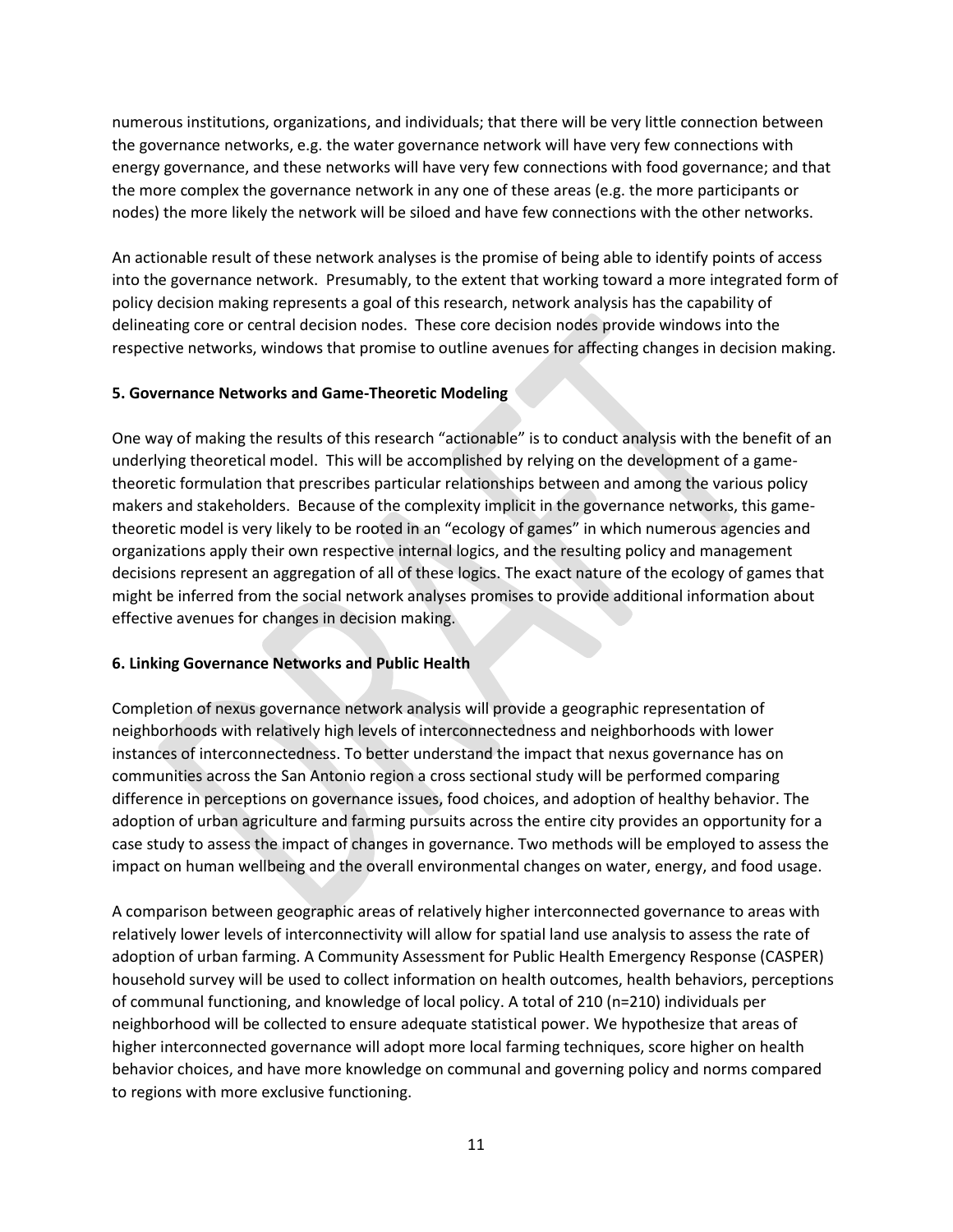The data on food choices obtained in the CASPER household survey will inform water and energy use modeling techniques to predict savings on these resources, such as a reduction on distances from farm to table and comparing large agricultural water usage and small urban agriculture.

# **7. Closing**

This project will produce cutting-edge research results. To date, there have been no analyses anywhere in the academic world of nexus governance. Numerous reports and papers have pointed to the need to develop information about governance, but no such research currently exists. We expect the results of this project will provide extensive, actionable, research that will inform decisions in the San Antonio area and Texas generally. These results will, for example, provide clear "maps" of effective access points to governance in each area. They will also provide clear evidence of where inter-connections need to be created, cultivated, or strengthened in order to improve levels of understandings of nexus issues. For example, when new "tools" area designed to highlight the energy impacts of water, or the energy impacts of food and agricultural practices, who would be the most effective people and what would be the most appropriate organizations to receive these tools? Equally important is that it seeks to create a model for how to conduct nexus governance research in other geographic areas. We expect research in other geographic areas to provide the basis for making inferences about what kinds of governance systems and networks seem most and least capable of accommodating and acting on nexus information.